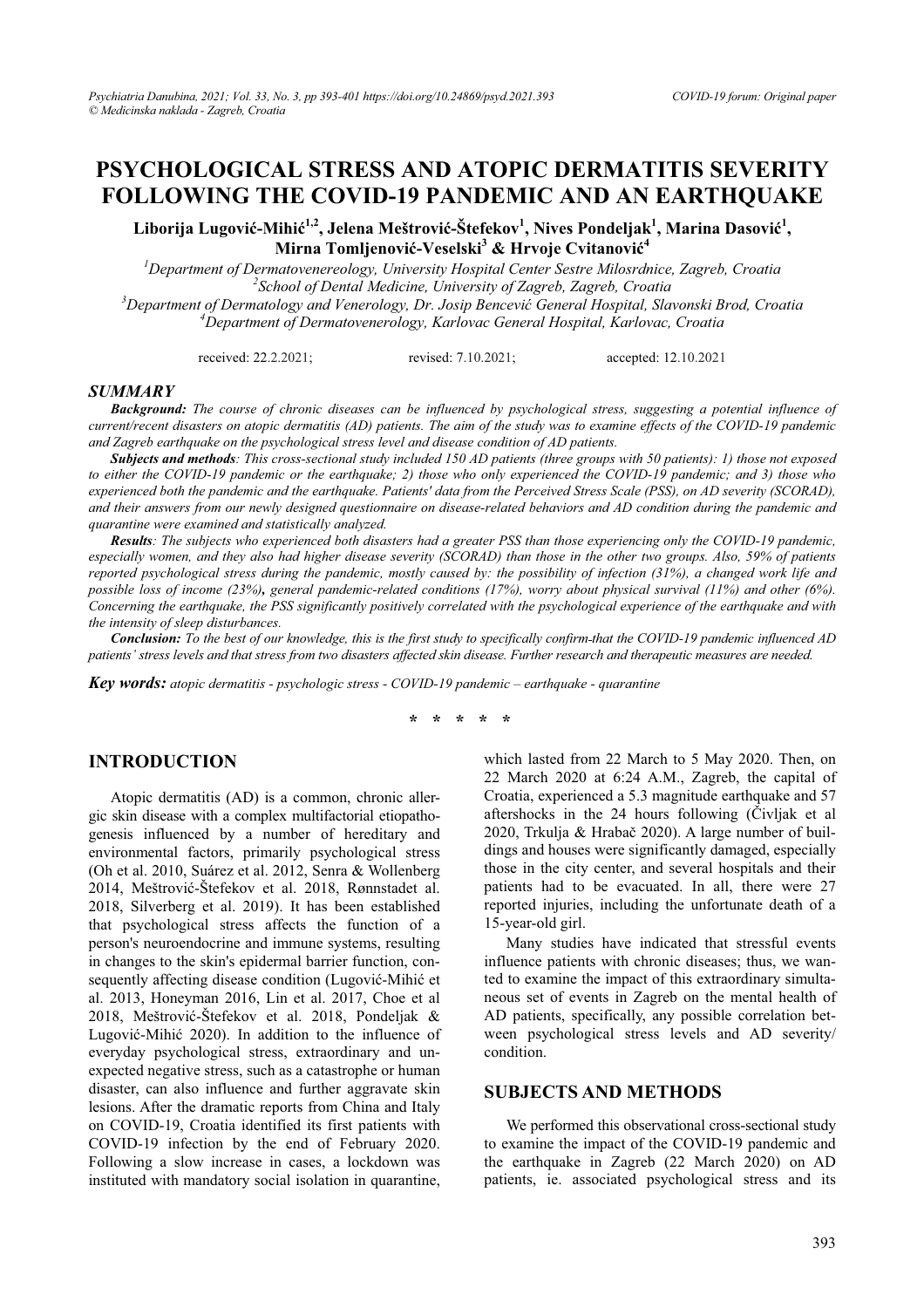influence on AD and the correlation between psychological stress level and disease condition (severity). The lockdown with quarantine in Croatia lasted from 22 March - 3 May, and groups 2 and 3 were enrolled immediately after its termination (4 May - 30 June 2020). Patient data were compared with the control group (Group 1), which had been examined previously (2018 and 2019).

# **Subjects**

Samples were stratified by exposure using convenience quota sampling. Three groups of patients (150 patients total) were included. Each patient was diagnosed with AD and came to our clinic/office for a dermatologist visit in the period between 2018 and 2020 (when taking into account all sample of the three groups) were included. Group 1 included those not exposed to either the COVID-19 pandemic or the earthquake, meaning these patients were treated by a dermatologist in 2018 and/or 2019. The patients in the second and third groups (Group 2 and Group 3) were AD patients examined by dermatologists immediately after the end of the lockdown/quarantine (between 3 May and 30 June 2020). Therefore, patients in Group 2 experienced only the COVID-19 pandemic but not the earthquake (patients who did not live/were not present in Zagreb during the earthquake), while Group 3 experienced both the pandemic and the earthquake (patients who lived in Zagreb and closely surrounding areas), regardless of the strength of the earthquake in each patient's part of town. Thus, data/ results from groups 2 and 3 were compared with that of Group 1.

We recruited study participants from our pool of patients at the dermatology clinic (both first time and regular patients). For each of the three study groups, the first 50 patients who met the inclusion criteria were invited to participate. The inclusion criteria for all subjects were: legal adult age  $(>18)$  and a diagnosis of AD according to the Hanifin and Rajka criteria, diagnosed/ treated by a dermatologist with valid medical documentation (Hanifin & Rajka 1980). Inclusion criteria by study group were based on patients' exam/treatment dates, e.g. participants in Group 1 were seen only in 2018/2019 before the pandemic. Exclusion criteria were patients younger than 18, insufficient medical data and those who changed their residence during the aforementioned time. A total of 150 patients, who signed a written informed consent, were enrolled in the study.

For each AD patient, disease severity was determined with the SCORAD index (Hanifin & Rajka 1980, Kunz et al. 1997). All subjects completed a Perceived Stress Scale (PSS) (Cohen et al. 1983, Fazlić et al. 2012), while patients exposed to the COVID-19 pandemic additionally completed a selfadministrated questionnaire addressing disease-related behaviors and AD condition during the pandemic and quarantine isolation (Figure 1).



**Figure 1.** Comparison of eczema/disease severity between the three subject groups  $(N=150)$ . Boxes represent interquartile ranges, lines within the boxes are medians, whiskers show maximal and minimal values, and dots show outlier values.

The study was performed with the approval of the Ethics Committee of the University Hospital Center Sestre milosrdnice (EP-20098/16-4, Class: 003-06/20- 03/009¸ Number: 251-29-11-20-01-1). The research was conducted in accordance with the guidelines of the Helsinki Declaration.

## **Assesment of AD severity by the SCORAD index**

The SCORAD index of AD severity assessment takes into account both objective and subjective AD indicators (Kunz et al. 1997). SCORAD index assesses percentage of skin involved with each clinical characteristic, along with subjective symptoms of itch and sleeplessness (experienced in the three days prior to taking the questionnaire). The maximum SCORAD score is 103 - a score less than 25 is marked as mild, 25 to 50 is moderate, and a score greater than 50 indicates severe AD.

## **Filling out the questionnaires**

Participants were asked to fill out two questionnaires: one on their stress levels (PSS) and one addressing their disease-related behaviors and AD condition during the pandemic and quarantine isolation.

## *Perceived Stress Scale (PSS)*

All AD patients/subjects completed the PSS questionnaire, which is a validated instrument for psychological stress intensity measurement which asks respondents to look back over the last month (Cohen et al. 1983, Fazlić et al. 2012). The result of the questionnaire is expressed by the sum of the numerical values assigned to the answers as marked by the respondents. A sum result from 0-13 points is considered a low level of psychological stress, 14-26 is moderate, and 27-40 is a high level of psychological stress.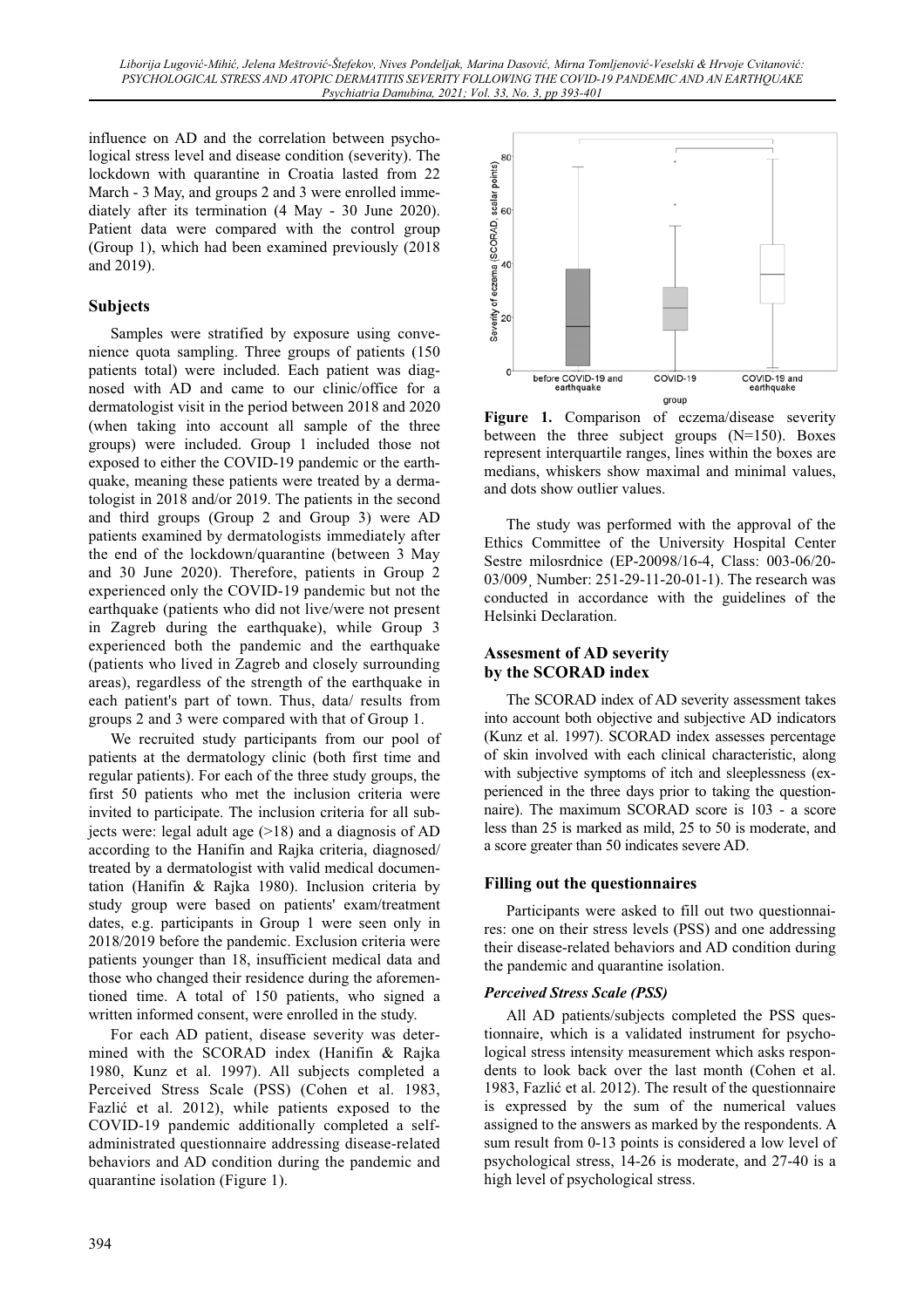#### **Table 1.** Questions used in study

| Question                                                                                                                        | Answer: 0            | Answer: 1                                            | Answer: 2                               | Answer: 3                                                                                                            | Answer: 4              | Answer: 5       |
|---------------------------------------------------------------------------------------------------------------------------------|----------------------|------------------------------------------------------|-----------------------------------------|----------------------------------------------------------------------------------------------------------------------|------------------------|-----------------|
| 1. With regard to my atopic<br>dermatitis the last two months,<br>the severity of my disease<br>(deterioration)                 |                      | did not change small changes moderate                | changes                                 | major changes                                                                                                        |                        |                 |
| 2. During the COVID-19 pandemic, I didn't use it<br>concerning use of therapy for AD at all                                     |                      | rarely                                               | average/mediu frequent use<br>m use     |                                                                                                                      |                        |                 |
| 3. Psychological stress during the<br>COVID-19 pandemic<br>(multiple answers possible)                                          | I wasn't<br>stressed | I felt stressed<br>due to a<br>possible<br>infection | I felt stressed<br>about my<br>work/job | I felt stressed due I felt stressed<br>to the general<br>condition around uncertainty of<br>the COVID-19<br>pandemic | due to the<br>survival | other (specify) |
| 4. During the recent earthquake in I did not<br>Zagreb, I experienced<br>injuries/physical destruction to my<br>apartment/house | experience it        | I had a<br>mild/moderate experience<br>experience    | I had a bad                             | I experienced it<br>very much, and<br>very badly                                                                     |                        |                 |
| 5. The earthquake affected my<br>psychological condition and stress<br>level                                                    | I was<br>unaffected  | I was lightly<br>affected                            | I was<br>moderately<br>affected         | I was strongly<br>affected                                                                                           |                        |                 |
| 6. My sleep during the period after<br>the earthquake in relation to the<br>period previous was                                 | not disturbed        | slightly<br>disturbed                                | moderately<br>disturbed                 | severely<br>disturbed                                                                                                |                        |                 |

#### *Questions that assess the impact of the two disasters on AD patients (Table 1)*

Patients in Group 2 of our study filled out only questions 1-3 concerning personal habits and AD condition during the COVID-19 pandemic: changes to their skin/disease condition during the last two months (selfassessed); use of therapy for AD; and psychological stress and its causes (self-assessed). Patients from Group 3 answered all three questions, plus three additional questions that considered the psychological and physical (destructive) effects of the earthquake on them and their subjective experience of earthquake-related stress and sleep disturbances.

## **Statistical analysis**

Normality of distribution was tested using the Kolmogorov-Smirnov test. Differences in stress and severity of eczema between groups was evaluated with the Kruskal-Wallis test with the post-hoc Mann-Whitney test and Bonferroni correction for multiple comparisons. Correlations between scalar variables (age, PSS and SCORAD) were explored by visual inspection of scatter plots and calculation with the Spearman correlation coefficient. Comparisons of scalar variables between two categories (e.g. gender) were done with the Mann-Whitney test for data with a normal distribution and using the t-test for data that did not have normal distribution. The Wilcoxon test was used for the comparison of itching due to COVID-19 and the earthquake in the group exposed to both disasters. For the comparison of proportions, the  $\chi^2$  test was used. Effect size, i.e., the magnitude of the difference between groups, was quantified by r according to the formula  $r = \sqrt{(t^2/(t^2+df))}$  (t=t-statistics; df=degrees of freedom) for t-test or  $r = Z/N$  (Z=Z-statistics; N=number of cases) for the Mann-Whitney test. The Cohen criteria were used for interpretation:  $r = 0.1 - 0.3 =$  small effect size,  $0.3-0.5$  = medium,  $0.5-0.7$  large and  $> 0.7$  = very large effect size. Effect size for  $\chi^2$  (Cramer's V or Kendall's  $\tau$ ) was interpreted in a similar manner. The Kruskall-Wallis test was estimated by  $\varepsilon^2$  and for interpretation, the squared value of r was used.

## **RESULTS**

The study sample included 150 subjects with AD (73% females, 27% males) aged 18-73 years (median 30; IQR 23-45). Age and gender distributions did not differ between the three groups. According to their answers, none of the surveyed AD patients had been infected by SARS-CoV-2.

#### **Results of analysis of PSS and SCORAD values for the three subject groups**

The results of analysis of PSS and SCORAD values for the three subject groups are presented in figures 1, 2 and 3 and Table 2. When comparing PSS values among the three groups, stress levels varied with a small effect size ( $p=0.011$ ;  $\varepsilon^2=0.061$ ; Table 2) (shown in Figure 2). Group 3 (patients who experienced both the pandemic and the earthquake) had higher stress levels than those experiencing only the COVID-19 pandemic, but stress levels of patients in Group 2 did not differ from the subjects who experienced neither disaster (Group 1).

Subjects in Group 3 had a higher severity of AD (higher SCORAD score) than Group 2 (patients who experienced only the COVID-19 pandemic) and Group 1, with a medium effect size ( $p<0.001$ ;  $\varepsilon^2=0.143$ ; Table 2) (shown in Figure 1).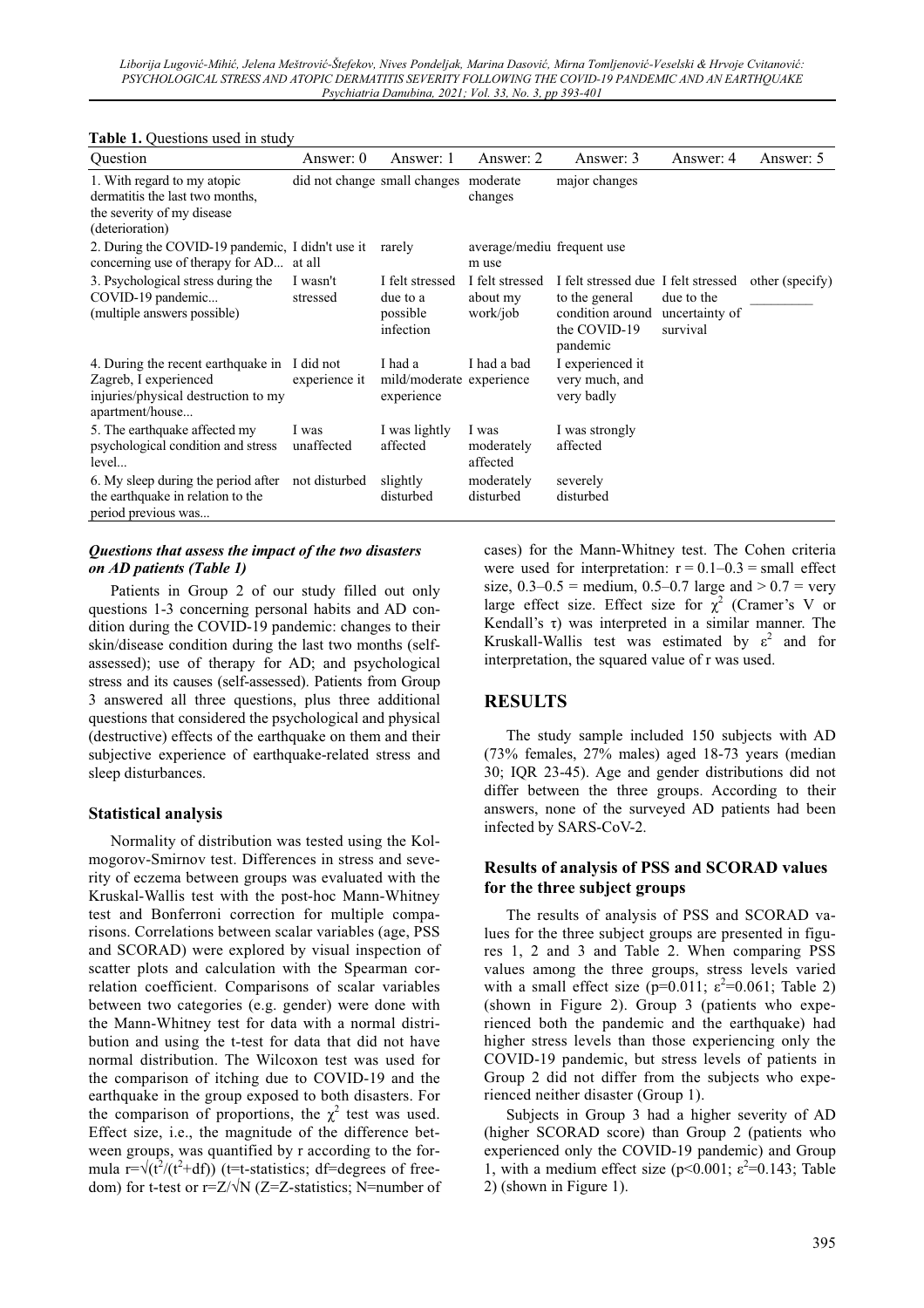| Variable                                     | Group                          | Median                    | IQR         |         | $\varepsilon^2$ |
|----------------------------------------------|--------------------------------|---------------------------|-------------|---------|-----------------|
| Age                                          | before COVID-19 and earthquake | 28.5                      | 23-39.3     |         |                 |
|                                              | COVID-19                       | 33                        | 21.8-52     |         |                 |
|                                              | COVID-19 and earthquake        | 29.5                      | 24-46.5     | 0.342   | 0.038           |
| <b>SCORAD</b>                                | before COVID-19 and earthquake | $16.5^{\circ}$            | $2 - 38$    |         |                 |
|                                              | COVID-19                       | $23.5^{\circ}$            | 14.75-31.25 |         |                 |
| COVID-19 and earthquake                      |                                | 36 <sup>b</sup>           | 24.5-48     | < 0.001 | 0.143           |
| before COVID-19 and earthquake<br><b>PSS</b> |                                | $18^{ab}$                 | 15-23.25    |         |                 |
|                                              | COVID-19                       | $15^{\mathrm{a}}$         | $12 - 20$   |         |                 |
|                                              | COVID-19 and earthquake        | 19 <sup>b</sup><br>$\sim$ | $16 - 23$   | 0.011   | 0.061           |

**Table 2.** Age and SCORAD and PSS values for the three AD groups (N=150)

IQR-interquartile range, p-level of significance for Kruskall-Wallis test,  $\varepsilon^2$ -effect size. Groups that do not share the same superscript letters differ significantly



**Figure 2.** Comparison of perceived stress (PSS) levels between the three subject groups  $(N=150)$ 



**Figure 3.** Comparison of level of stress (PSS) by sex between the three subject groups (N=150)

The analysis of PSS and SCORAD values for the three subject groups showed that there were no statistically significant differences in age and gender between them, even though Group 1 had a smaller age range, and had a slightly smaller percentage of women. Concerning age and gender, patient age did not correlate with PSS and SCORAD, but women had a higher

degree of stress than men, with a low effect size [median (interquartile range): 18 (15-22) vs. 15 (13-19); p= 0.004; r=0.233] (shown in Figure 3).

#### **The impact of the COVID pandemic on the subjective impression of the skin condition (question 1 of our questionnaire)**

AD patients from Group 3 reported greater deterioration in their skin condition than those who experienced only the COVID-19 pandemic, with moderate effect size [median (interquartile range): 2 (1-3) vs. 1 (0- 2);  $p<0.001$ ;  $r=0.359$  (shown in Figure 4). Major disease changes (deterioration) were significantly more often observed in the Group 3 than in the Group 2 (26 vs 4%). Also, an unchanged condition/status was less frequently observed in Group 3 (8 vs. 28%; p=0.002;  $\tau$ =0.332).



**Figure 4.** Self-assesed skin condition for subject groups 2 and 3 (N=100)

## **Use of therapy during the COVID-19 pandemic in relation to disease severity (SCORAD) (question 2 of our questionnaire)**

Our research on the 100 AD patients who experienced the COVID-19 pandemic demonstrated that the use of therapy during the pandemic was linearly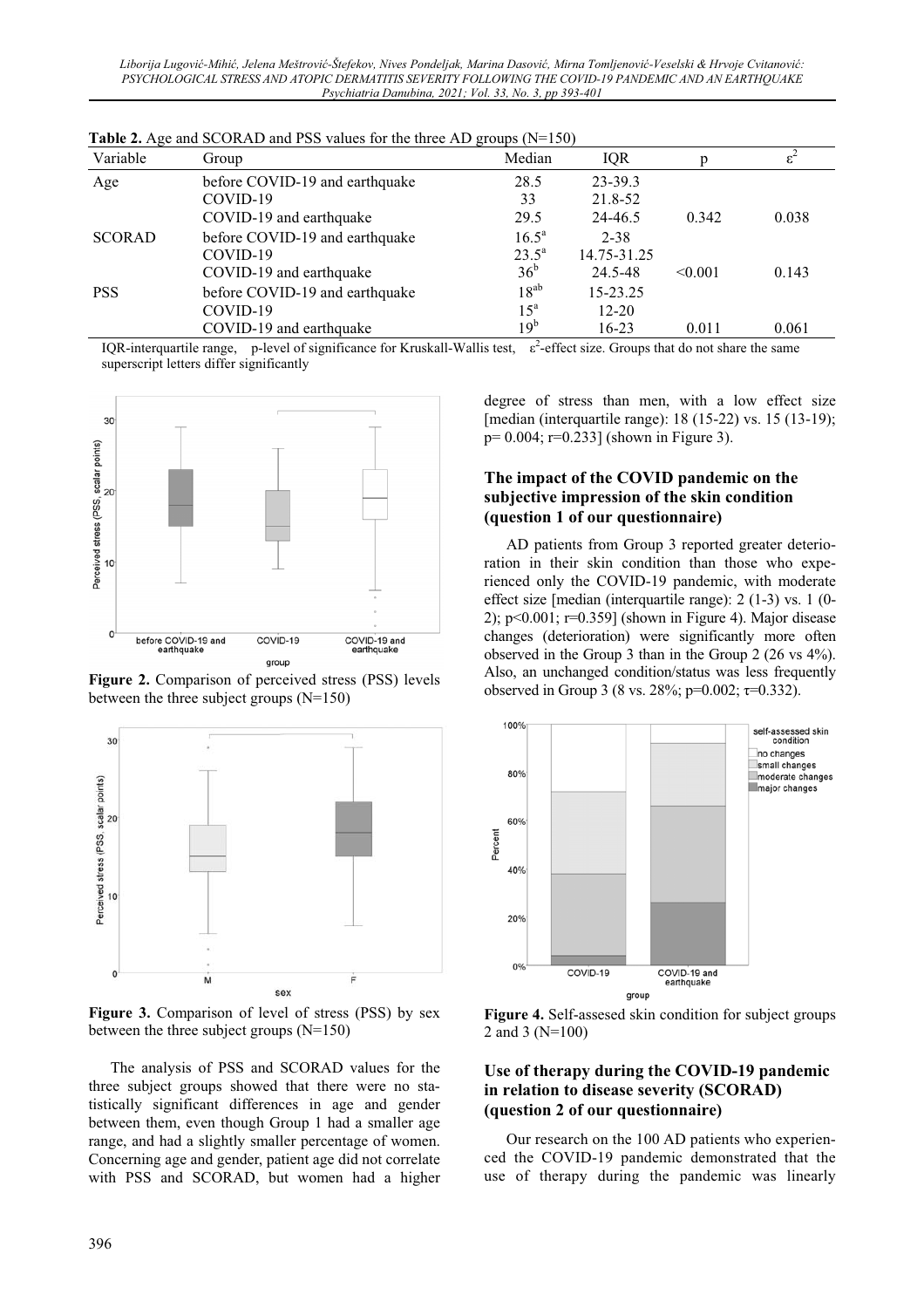moderately positively associated with disease severity  $(r=0.506; p<0.001)$  (shown in Figure 5). The increase in frequency of therapy followed the severity of AD. Patients who were in need of therapy during the pandemic did not differ by level of education or gender. A comparison of eczema/disease severity (determined by SCORAD) and therapy use categories in AD patients is shown in Figure 5.



**Figure 5.** Use of therapy during the COVID-19 pandemic in relation to AD severity (SCORAD) (N=100)

#### **Self-reported psychological stress and reported causes of stress (question 3 of our questionnaire)**

Answers show that 59% AD patients reported psychological stress, while 41% reported that they did not feel psychological stress. Among those with reported stress, the most common cause of the stress was a possible SARS-CoV-2 infection (31%), followed by work-related stress (23%), stress due to new general conditions during the pandemic (17%), and stress due to the uncertainty of survival  $(11\%)$  and other causes  $(6\%)$ (shown in Figure 6). Multiple answers in the survey were possible.

# **The earthquake's adverse effect on patient PSS and SCORAD scores in comparison to their psychological and physical experiences of the earthquake (questions 4 and 5 of our questionnaire)**

Concerning the earthquake's physical (destructive) effect (injuries and damage to patients' homes), 54% of patients from Group 3 reported being affected on some level: mildly/moderately (26%); strongly (14%); and very strongly (14%).

Regarding the earthquake's psychological effects on AD patients' stress levels, the majority of patients reported some level of psychological disturbance (92%): light effect (40%), moderate effect (24%) and strong effect (28%).

An analysis of patients' responses revealed that their psychological experience of the earthquake was positively, linearly, but weakly correlated with PSS (r=0.333;  $p=0.018$ ).

Their physical experience of the earthquake did not correlate with PSS. Neither their psychological nor physical experience correlated with their PSS or SCORAD.

When comparing PSS and SCORAD scores between the categories of responses concerning earthquakerelated subjective stress and stress due to earthquakerelated destruction, the differences were not statistically significant.

# **The impact of the earthquake on sleep disturbances in relation to PSS and SCORAD scores (question 6 of our questionnaire)**

Concerning sleep disturbances during the period immediately following the earthquake compared to before the earthquake, the majority of patients reported having some level of trouble (64% patients): light disturbance (28%); moderate disturbance (22%) and severe disturbance  $(14%)$ . The intensity of earthquake-induced sleep disturbances in AD patients was moderately linearly positively correlated with stress levels ( $r=0.502$ ;  $p<0.001$ ).



**Figure 6.** Self-reported causes of psychological stress (N=100) (multiple answers were possible)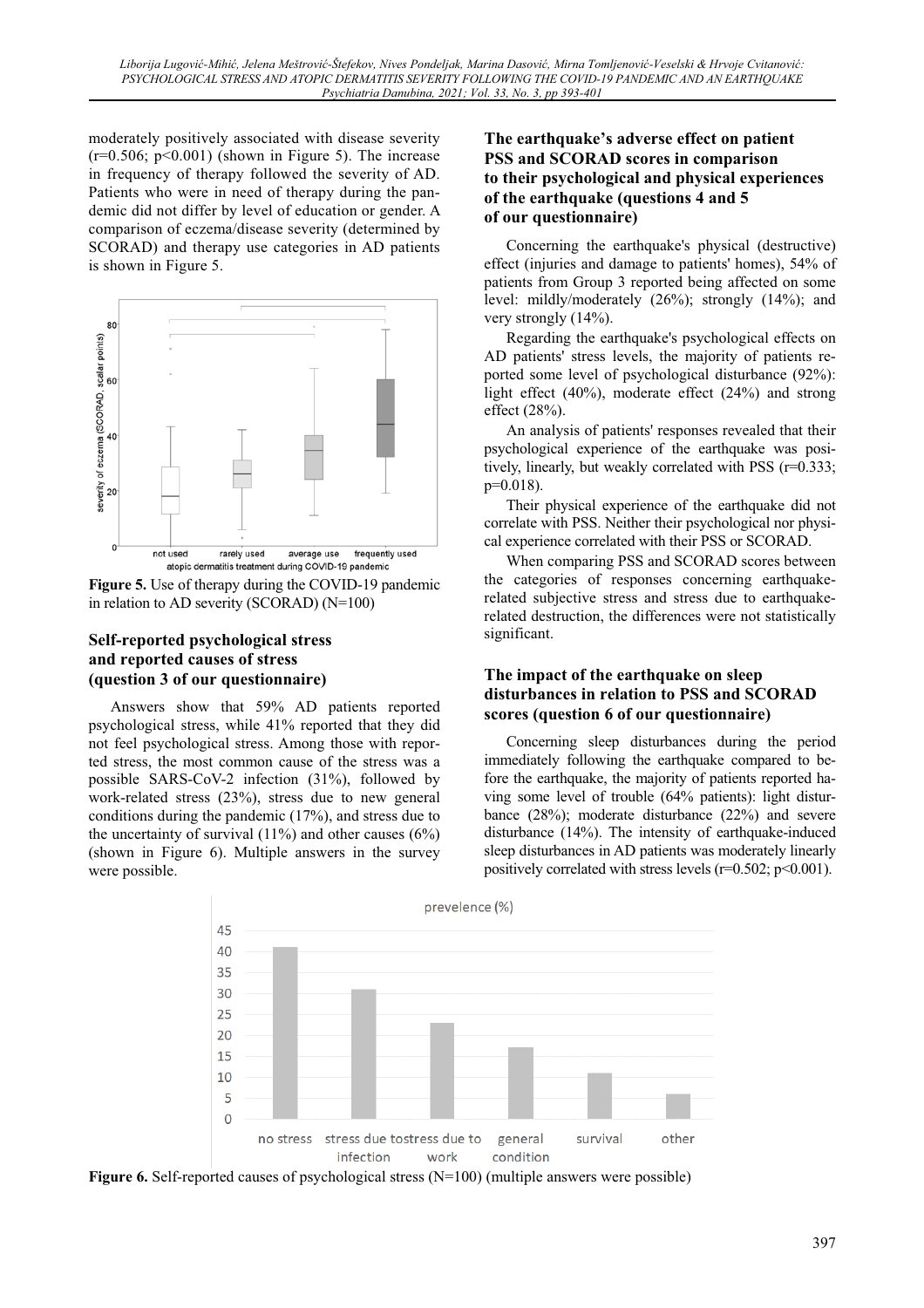

**Figure 7.** The relationship between PSS scores and earthquake-induced sleep disturbances in AD patients exposed to the earthquake (N=50)

With the increase of sleep disorders, stress (PSS) increased. Sleep disturbance did not correlate with disease severity (SCORAD). The degree of psychological stress differed significantly between the categories of sleep disorders (p=0.005;  $\varepsilon^2$ =0.253) (shown in Figure 7). In the figure, horizontal lines connect the patient categories between which the difference was significant.

# **DISCUSSION**

The current outbreak of the COVID-19 pandemic may have an impact on psychological stress and mental health, especially for those prone to mental disorders and those suffering from various chronic diseases, including chronic skin diseases. Therefore, the World Health Organization has issued technical guidelines concerning the high psychological impact and elevated rates of stress or anxiety, as well as the expected increase in the levels of loneliness, depression, harmful alcohol and drug use, self-harm, or suicidal behavior (World Health Organization: Coronavirus disease (COVID-19) outbreak-technical guidance- EUROPE: mentalhealth and COVID-19 2020). Most of these are a consequence of the newly introduced measures, especially quarantine and its effects on daily activities, routines, and livelihoods (Cosić et al. 2020, Chernyshov et al. 2020). However, the root of the word quarantine used in English comes from the Italian word quarantina and the Venetian quarantena. Used in the Middle Ages during the outbreaks of Black Death, they both referred to the 40-day period of isolation that a ship's passengers and crew had to be placed under before disembarking (Newman 2012). In 1377, the Venetian port of Ragusa, present-day Dubrovnik in Croatia, became the first place in the world to institute a quarantine. Nowadays, the recent conditions of social isolation during the COVID-19 pandemic in quarantine is a novel experience which may cause major psychological effects such as anxiety and a sense of uncertainty; decreased perception of health; negative social behaviors etc (Gupta et al. 2017, Huremović 2019, Cosić et al. 2020, Sharma et al. 2020, Garcovich et al. 2020). Such a negative effect of stressful events on the psyche may influence onset, recurrence or worsening of chronic dermatoses such as AD, vulgar psoriasis, chronic urticaria etc. As for AD, numerous experimental and clinical studies have established a relevant association between psychological dysfunctions and AD (Lonne-Rahm et al. 2008, Oh et al. 2010, Senra & Wollenberg 2014, Lin et al 2017). According to previous research, as many as 70% of AD patients experienced some form of stress prior to onset of the disease and more than 70% of them reported worsening of the/their condition due to stress (Wittkowski et al. 2007). According to our study, AD patients that experienced both disasters had higher disease severity (SCORAD) than those in other two groups and they reported disease deterioration more frequently (26%) than those who experienced only the COVID-19 pandemic (4%), thus confirming the effect of psychological factors and stressful events (such as the pandemic and earthquake) on the course of AD.

Despite the importance of this pandemic's influence on mental health, little research/data has been published. A survey on 5,000 Chinese citizens established that 21.5% of them had recorded symptoms of post traumatic stress disorder (PTSD) – similar as under the quarantine during the 2003 SARS epidemic, where PTSD was reported by 28.9% of the citizens and depression by 31.2% of them (Hawryluck et al. 2004, Kirton 2020, Ćosić et al. 2020). Also, according to a Chinese survey on 2,091 people on the incidence of PTSD symptoms one month after the outbreak, the prevalence in the high-risk population (e.g., in Chinese provinces with higher incidence of COVID-19) was 18.4%, compared to 4.6% among the mainland China citizens in general (Sun et al 2020). According to a U.S. study on COVID-19 conducted in March 2020, approximately one-third of adults (32%) felt that the COVID-19-related stress had a negative effect on their mental health and 14% of them said the effect was "major" (Hamel et al. 2020). According to our results, 59% of patients reported psychological stress during the pandemic, caused by: possibility of an infection (31%), influence on their work (23%), general pandemicrelated conditions (17%), concern on survival (11%) and other (6%). Also, patient perceived stress levels (PSS) differed between our three AD groups, as the subjects who experienced both disasters had higher stress than those who experienced only the COVID-19 pandemic, although they did not differ from the subjects who experienced neither disaster. This is probably due to general patient characteristics, as the group that experienced neither disaster had a smaller age range, included slightly younger patients, and had a slightly smaller percentage of women, which may be the reason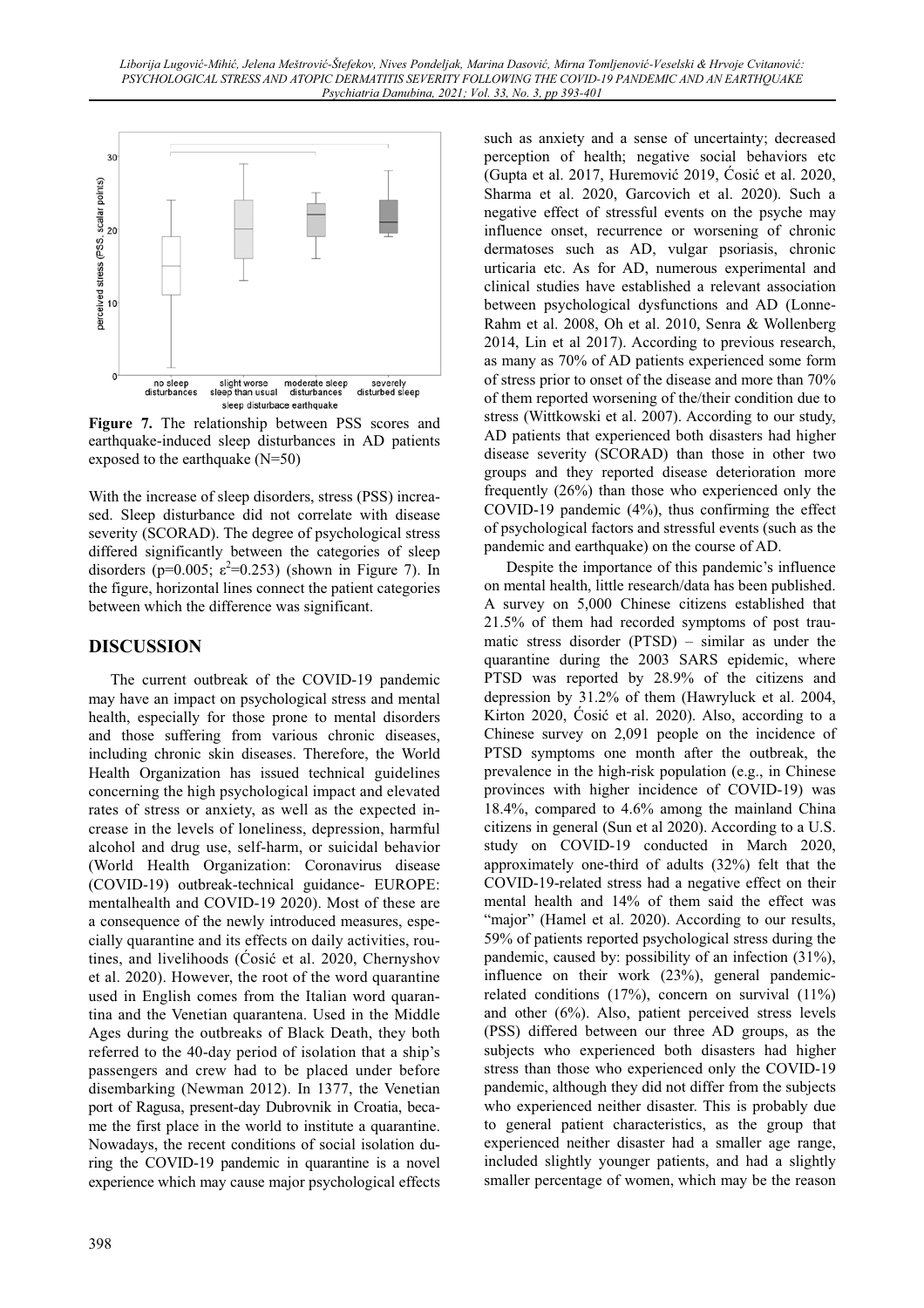why stress was higher in them  $-$  e.g., studying, work, parental role. In addition, we assume that for some of our patients their stay in quarantine and absence from their job (which often includes concomitant stress) may have neutralized or lessened the negative influence of COVID-19-induced psychological stress. However, this new psychological effect of the COVID-19 pandemic on patients with chronic diseases such as AD indicates a necessity for timely actions and a psychological approach to minimize negative effects on mental health  $(Cosi\acute{c}$  et al. 2020).

As far as AD and stress-related major/severe catastrophic events or disasters are concerned, there is no sufficient research. According to a study on AD occurrence after a major earthquake in Hanshin (Japan) by Kodama et al. (conducted among 1,457 AD patients), psychological stress was the most responsible factor for AD exacerbations (Kodama et al. 1999). Deterioration was the most frequent in AD patients who lived in the area where the earthquake caused major damage (38% of patients); it was slightly less frequent in the areas of minor damage (34% of the patients) and it was the least frequent in the undamaged areas (7% of the patients). However, when earthquakes occur as an additional to an already ongoing disaster, as was experienced in Croatia, it might significantly affect the psyche of patients with chronic diseases such as AD, and those effects might be longlasting and may have strong longitudinal consequences. According to an analysis of our AD patients' responses, there was positive correlation between their psychological experience of the earthquake and their PSS. Also, stress (PSS) increased with the increase of sleep disorders*.* This data supports that psychological stress affects AD, especially taking into account that the skin actively responds to psychological stress, with involvement of hormones, skin immune cells and neurotransmitters. Stress-induced skin reactions primarily include cytokine secretion [e.g. interleukins IL-6, IL-1, interferon  $(IFN)-\gamma$ ] and activation of skin peripheral corticotropin-releasing hormone (CRH) – proopiomelanocortin (POMC) - adrenocorticotropic hormone, and the (ACTH) - corticosteroids axis, which leads to skin inflammation (Pondeljak  $& Lugović-Mihić 2020$ ).

It is also necessary to consider patient self-care when assessing risk factors for development/aggravation of skin lesions, especially on the hands, as frequent hand washing and disinfecting are necessary during the pandemic (Senra & Wollenberg 2014, Meštrović-Štefekov 2018, Choe et al. 2018, Darlenski & Tsankov 2020). According to our results concerning the use of AD therapy during the pandemic, it was positively associated with the disease severity (as the AD severity increased, so did the frequency of therapy), indicating its appropriate use. However, skin barrier disturbances could be also related to psychological stress, as previously discussed (psychological stress may trigger or cause exacerbations of the lesions/symptoms, which is explained by various stress hormones produced in the skin and their receptors) proven in the skin (Senra & Wollenberg 2014, Meštrović-Štefekov 2018, Choe et al. 2018).

Based on the confirmed influence of disasters on AD patients, timely actions are needed to minimize their negative effects on the status of patients' psychological and physical health, including their influence on manifestations of diseases ( $\dot{C}$ osić et al. 2020). It is necessary to recognize the early warning signs of psychological disturbances in order to access/ensure safe and confidential resources (Bansal et al. 2020, Shaker et al. 2020, Marshall 2020). Therefore planned, and organized measures (both short-term and long-term ones) are important, including collaboration between different specialists and inclusion of a multidisciplinary team (Shaker et al. 2020). To the best of our knowledge, this is the first study examining the influence of the COVID-19 pandemic on psychological stress in AD patients, and it is also the first research analyzing the influence of two simultaneous disasters on psychological aspects of patients with a skin disease. We hope that our results will be useful for some new research, for planning further actions and for designing psychological support/therapies for patients with chronic diseases such as AD.

# **CONCLUSIONS**

Our results confirmed the impact of disasters and adverse events on the AD patients' mental health, psychological stress and disease manifestations, about which there have not been many previous scientific experience/analyses. Clearly, sustained pandemic-induced psychosocial stress may lead to exacerbation, onset or worsening of AD, and may also expand the psychological problems of such patients. Practitioners should therefore be aware of possible early warning signs of patients' psychological problems and diseases. They should also access/ensure safe and confidential resources and therapy in their practice.

## *Acknowledgements:*

Assistance provided by Prof. Stjepan Špalj, DMD, MSc, PhD regarding statistical analysis, and the assistance provided by Mrs. Suzana Salopek regarding English editing was greatly appreciated.

#### *Conflict of interest:* None to declare.

#### *Contribution of individual authors:*

- Liborija Lugović-Mihić: drafting the manuiscript and critical revision of the manuscript for important intellectual content.
- Jelena Meštrović-Štefekov, Mirna Tomljenović-Veselski & Hrvoje Cvitanović: collecting data and support in writting.
- Nives Pondeljak & Marina Dasović: collecting of data, participating in drafting of the manuscript.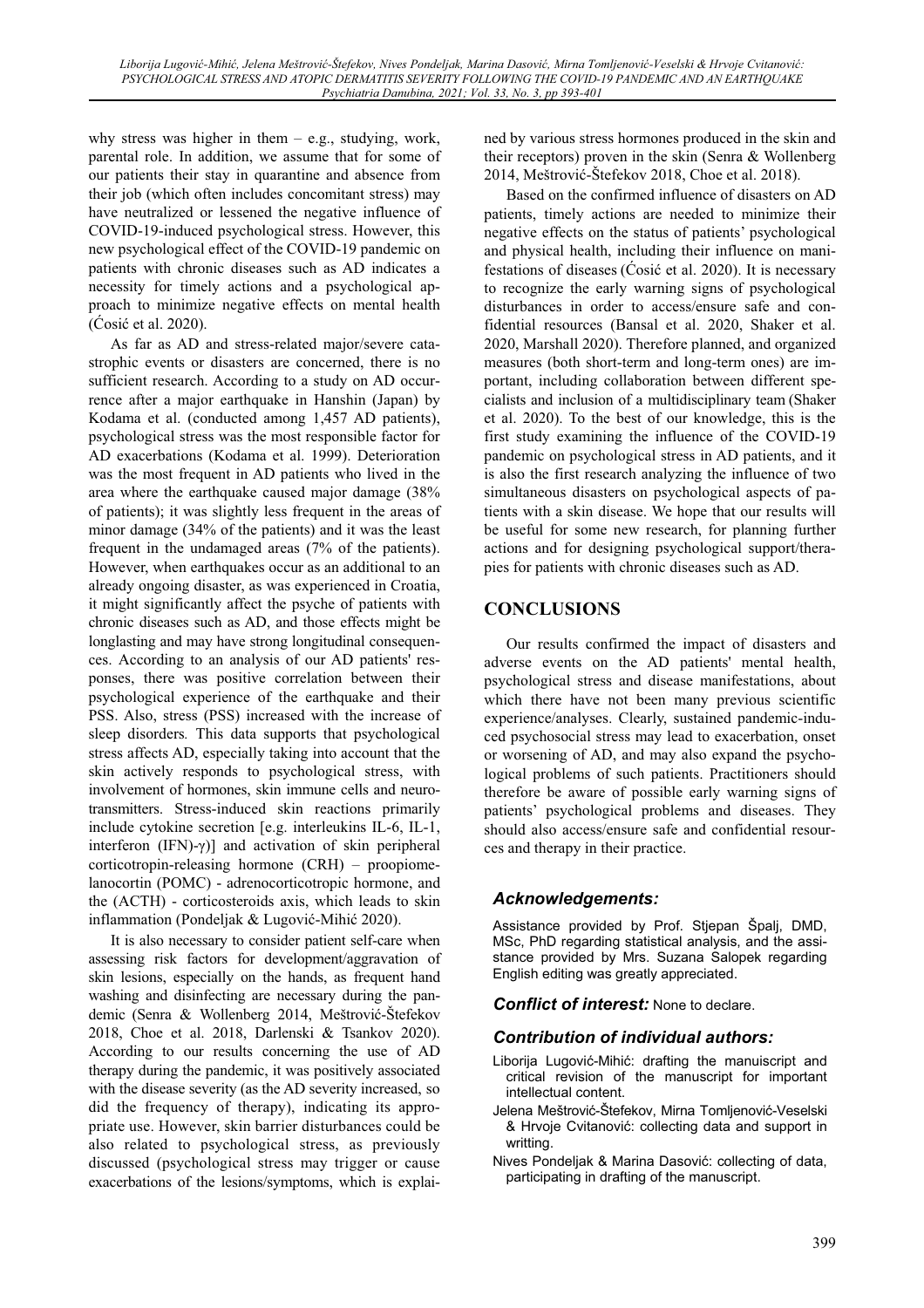# **References**

- *1. Bansal P, Bingemann TA, Greenhawt M, Mosnaim G, Nanda A, Oppenheimer J et al.: Clinician wellness during the COVID-19 pandemic: extraordinary times and unusual challenges for the allergist/immunologist. J Allergy Clin Immunol Pract 2020;8:1781-1790.e3*
- *2. Chernyshov PV, Tomas-Aragones L, Augustin M, Svensson A, Bewley A & Poot F: Position Statement of the European Academy of Dermatology and Venereology task force on quality of life and patient oriented outcomes on quality of life issues in dermatologic patients during the COVID-19 Pandemic. J Eur Acad Dermatol Venereol 2020; 34:1666-1671*
- *3. Choe SJ, Kim D, Kim EJ, Ahn JS, Choi EJ, Son ED et al.: Psychological stress deteriorates skin barrier function by activating 11ȕ-hydroxysteroid dehydrogenase 1 and the HPA Axis. Sci Rep 2018; 8:6334*
- *4. Cohen S, Kamarck T & Mermelstein R: A global measure of perceived stress. J Health Soc Behav 1983; 24:386-396*
- *5. ýivljak R, Markotiü A & Capak K: Earthquake in the time of COVID-19: The story from Croatia (CroVID-20). J Glob Health 2020;10:010349*
- *6. ûosiü K, Popoviü S, Šarlija M & Kesedžiü I: Impact of human disasters and COVID-19 pandemic on mental health: potential of digital psychiatry. Psychiatr Danub 2020; 32:25-31*
- *7. Darlenski R & Tsankov N: COVID-19 pandemic and the skin: what should dermatologists know?. Clin Dermatol 2020;38:785-787.*
- *8. Fazliü H, Brboroviü O, Vukušiü Rukavina T, Fišter K, Miloševiü M & Mustajbegoviü J: Characteristics of people with the perceived stress in Croatia: the CroHort Study. Coll Antropol 2012;36(Suppl. 1):165-169*
- *9. Garcovich S, Bersani FS, Chiricozzi A & De Simone C: Mass quarantine measures in the time of COVID-19 pandemic: psycho-social implications for chronic skin conditions and a call for qualitative studies. J Eur Acad Dermatol Venereol 2020;34:e293-294.*
- *10. Gupta MA, Jarosz P & Gupta AK: Posttraumatic stress disorder (PTSD) and the dermatology patient. Clin Dermatol 2017; 35:260-266.*
- *11. Hamel L, Lopes L, Muñana C, Kates J, Michaud J & Brodie M: KFF coronavirus poll: March 2020. Available at: https://www.kff.org/global-health-policy/poll-finding/ kffcoronavirus-poll-march-2020/. (last accessed May 29, 2020)*
- *12. Hanifin JM & Rajka G: Diagnostic features of atopic dermatitis. Acta Derm Venereol 1980; 92:44–47*
- *13. Hawryluck L, Gold WL, Robinson S, Pogorski S, Galea S & Styra R: SARS control and psychological effects of quarantine, Toronto, Canada. Emerg Infect Dis 2004; 10:1206-1212*
- *14. Honeyman JF: Psychoneuroimmunology and the skin. Acta Derm Venereol 2016; 96:38-46*
- *15. Huremoviü D: Mental Health of Quarantine and Isolation. In: Huremoviü D (eds): Psychiatry of pandemics, 95-118. Basel: Springer Nature Switzerland AG, 2019*
- *16. Kirton D: Chinese public dial in for support as coronavirus takes mental toll. Reuters, February 13, 2020. Available at: https://www.reuters.com/article/uschina-health-mental/chinese-public-dial-in-for-support-*

*as-coronavirus-takes-mental-toll-idUSKBN2070H2. (last accessed July 1, 2020.)* 

- *17. Kodama A, Horikawa T, Suzuki T, Ajiki W, Takashima T, Harada S et al.: Effect of stress on atopic dermatitis: investigation in patients after the great hanshin earthquake. J Allergy Clin Immunol 1999;104:173-6*
- *18. Kunz B, Oranje AP, Labrèze L, Stalder JF, Ring J & Taieb A: Clinical validation and guidelines for the SCORAD index: Consensus report of the European Task Force on Atopic Dermatitis. Dermatology 1997; 195:10-19*
- *19. Lin TK, Zhong L & Santiago JL: Association between stress and the HPA axis in the atopic dermatitis. Int J Mol Sci 2017; 18:2131*
- *20. LonneȬRahm SB, Rickberg H, ElȬNour H, Mårin P, Azmitia EC & Nordlind K: Neuroimmune mechanisms in patients with atopic dermatitis during chronic stress. J Eur Acad Dermatol Venereol 2008;22:11–18.*
- *21. Lugoviü-Mihiü L, Ljubesiü L, Mihiü J, Vukoviü-Cvetkoviü V, Troskot N & Šitum M: Psychoneuroimmunologic aspects of skin diseases. Acta Clin Croat 2013; 52:337- 345*
- *22. Marshall GD Jr: Psychological stress, immune dysfunction, and allergy: Opportunities for improved patient health. Ann Allergy Asthma Immunol 2020; 125:365-366*
- *23. Meštroviü-Štefekov J, Novak-Biliü G, Kuna M, Pap N & Lugoviü-Mihiü L: Psychological stress in patients with atopic dermatitis. Acta Dermatovenerol Croat 2018; 26:297-303*
- *24. Newman Dorland: W. A. Dorland's Illustrated Medical Dictionary 32nd, Philadelphia: Elsevier Saunders; 2012*
- *25. Oh SH, Bae BG, Park CO, Noh JY, Park IH, Wu WH et al.: Association of stress with symptoms of atopic dermatitis. Acta Derm Venereol 2010; 90:582-588*
- *26. Pondeljak N & Lugoviü-Mihiü L: Stress-induced interaction of skin immune cells, hormones, and neurotransmitters. Clin Ther 2020; 42:757-770*
- *27. Rønnstad ATM, Halling-Overgaard AS, Hamann CR, Skov L, Egeberg A & Thyssen J: Association of atopic dermatitis with depression, anxiety, and suicidal ideation in children and adults: A systematic review and metaanalysis. J Am Acad Dermatol 2018; 79:448-456.e30*
- *28. Senra MS & Wollenberg A: Psychodermatological aspects of atopic dermatitis. Br J Dermatol 2014;170 Suppl 1:38-43*
- *29. Shaker MS, Oppenheimer J, Grayson M, Stukus D, Hartog N & Hsieh EWY COVID-19: Pandemic contingency planning for the allergy and immunology clinic. J Allergy Clin Immunol Pract 2020;8:1477-1488.e5*
- *30. Sharma A, Fölster-Holst R, Kassir M, Szepietowski J, Jafferany M, Lotti T et al.: The effect of quarantine and isolation for COVIDȬ19 in general population and dermatologic treatments. Dermatol Ther 2020;e13398.*
- *31. Silverberg JI, Gelfand JM, Margolis DJ, Boguniewicz M, Fonacier L, Grayson MH et al.: Symptoms and diagnosis of anxiety and depression in atopic dermatitis in U.S. adults. Br J Dermatol 2019;181:554-565*
- *32. Suárez AL, Feramisco JD, Koo J & Steinhoff M: Psychoneuroimmunology of psychological stress and atopic dermatitis: pathophysiologic and therapeutic updates. Acta Derm Venereol 2012;92:7-15*